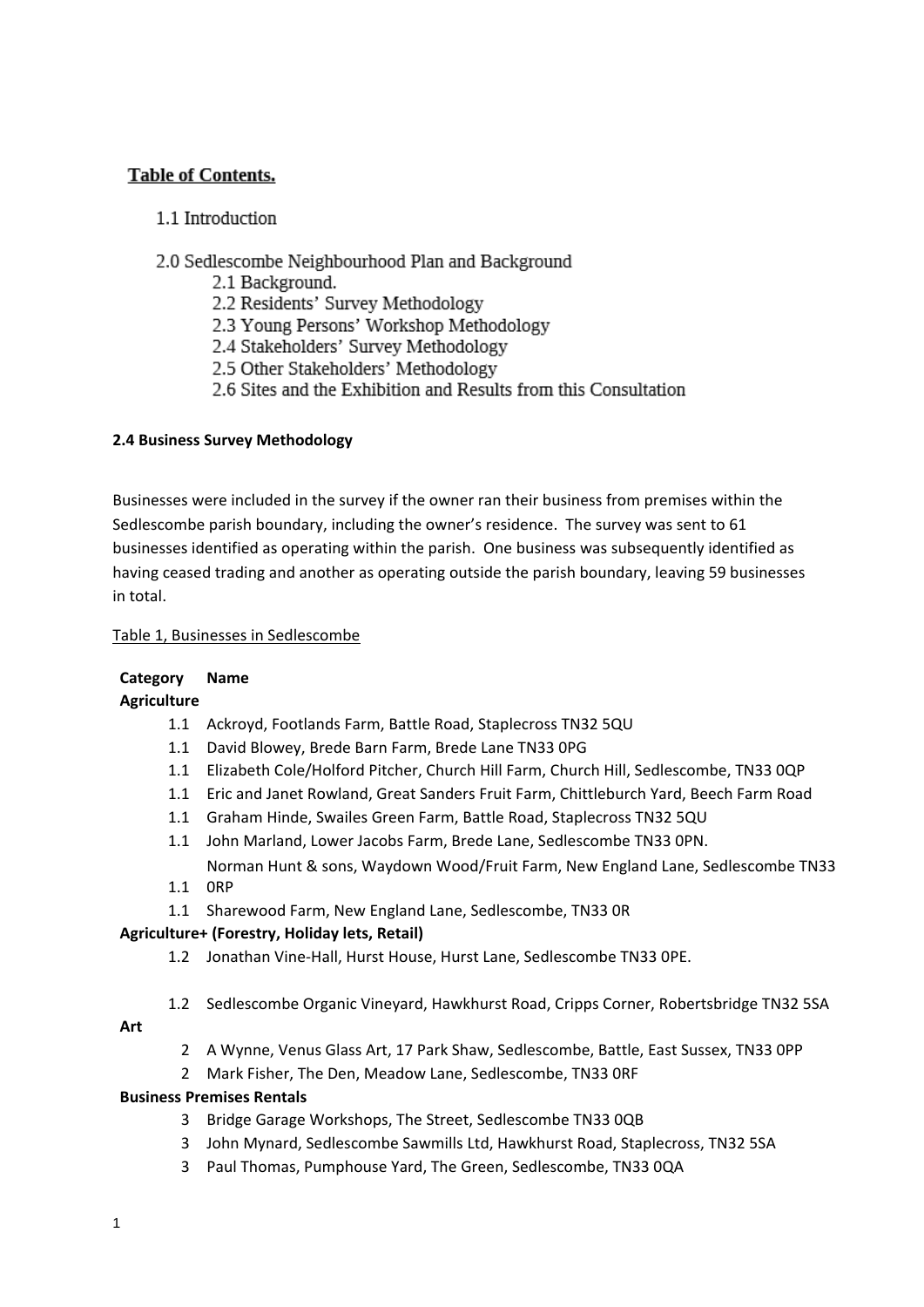#### **Building Services**

- Andrew Gerken, Pumphouse Designs Ltd, Pumphouse Yard, The Green, Sedlescombe,
- TN33 0QA
- Danny Dennett, DD Construction,Park Shaw, Sedlescombe TN33 0PP
- Heavy Gang Ltd, Bowlings Corner, Marley Lane, Sedlescombe TN33 0RE John Grice, Property & Garden Improvements, Little Bushey, Meadow Lane,
- Seddlescombe, Battle , TN33 0RF.
- Sussex, TN33 0QF Parker & Son Building Services, The Presbytery, The Street, Sedlescombe, Battle, East

### **Education**

- Pestalozzi International Village Trust, Ladybird Lane, Sedlescombe, TN33 0UF.
- Sedlescombe CE Primary School, Brede Ln Sedlescombe, TN33

### **Equestrian**

- Fiona & Trevor Devon, Equestrian Centre, Battle Barn Farm, New Road TN33 0RL
- Petley Wood Equestrian Centre, Petley Farm, Marley Lane, Battle, East Sussex, TN33 0RE
- Steve Roper, Horsmans Shire Horses/Welsh Cobs, Horsmans Farm, New Road TN33 0RL

#### **Health**

- Andrea Birtwistle DpodM MCHS HCPC Registered, Catkins Meadow Lane, Sedlescombe,
- Battle, East Sussex, TN33 0RF
- Andrea Hanagarth, The Yoga School, Midhurst, Hurst Lane, TN33 0PE
- GP Surgery, Brede Lane, Sedlescombe, TN33 0PW.
- Martin Garner, Foot Healthcare, 6 Gorselands, Sedlescombe, Battle, TN33 0PT

#### **Hotels/Pubs**

- Brickwall Hotel, The Green, Sedlescombe, Battle, East Sussex, TN33 0QA
- The Queen's Head, The Green, Sedlescombe TN33 0QA

#### **Manufacturing**

Anvil Tubesmiths, Sedlescombe Sawmills, Hawkhurst Road, Staplecross, TN32 5SA

#### **Retail**

- Blackbrooks Garden Centre, A21, Battle, East Sussex, TN33 0RJ
- CKL Developments Ltd, Woodcote, Marley Lane Business Park, Battle, TN33 0RE.
- Country Ways Oak Furniture, Little Swailes Green, Swailes Green, Robertsbridge TN32 5QU
- D&B Fencing, Sedlescombe Sawmills, Hawkhurst Road, Staplecross, TN32 5SA David Barnes, LWA Bodyshop Ltd, Rear of Bridge Garage, The Street, Sedlescombe TN33
- 0QB
- Ecoflo Garden Irrigation Ltd, Stream Farm, Stream Lane, Sedlescombe TN33 0PB John Bewick, Sedlescombe Antiques & Collectables Market, Bridge Garage Flat, The Street,
- Sedlescombe TN33 0QA Just Cambelts Gearboxes & Clutches, Pump House Yard, The Green, Sedlescombe, TN33
- 0QA
- Rand Reclamation, Beanford Farmhouse, New Road, Sedlescombe TN33 0RL Security Doors and Windows, Unit 2, Pumphouse Yard, The Green, Sedlescombe, TN33
- 0QA
- Sedlescombe Village Stores Ltd, The Green, Sedlescombe TN33 0QA
- Ultrasafe Fire Suppression, Unit 1 Bowlings Corner, Marley Lane, Battle, East Sussex, TN33
- 0RE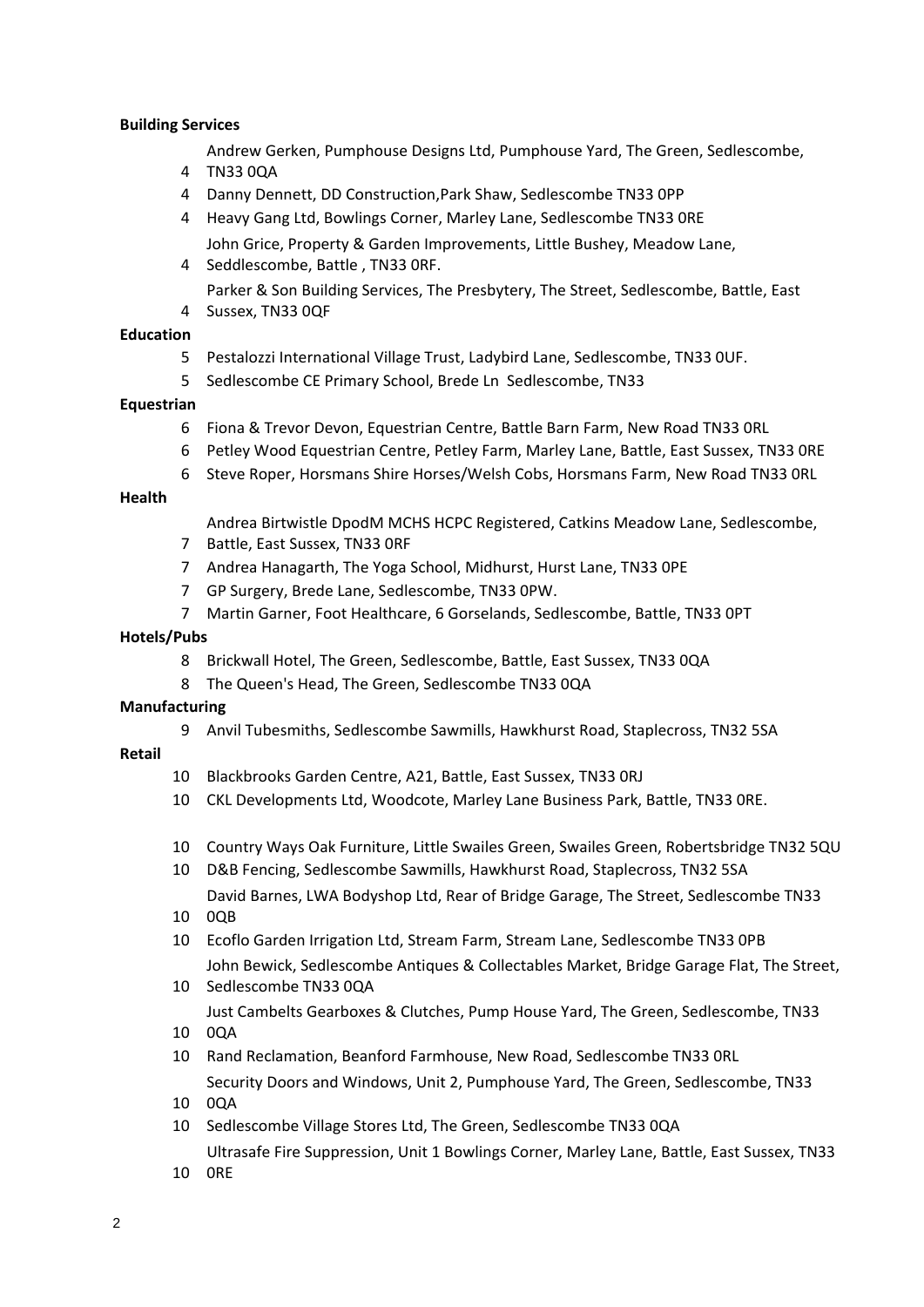#### **Services**

- Clock House Hair & Beauty, The Street, Sedlescombe, Battle, East Sussex, TN33 0QE.
- Daniel Heating Ltd, Bramlea, Balcombe Green, Sedlescombe TN33 0QL Foreign Language Services. 1 Coach House Cottages Hurst Lane, Sedlescombe, Battle, East
- Sussex, TN33 0PE
- Jason Monk Plumbing and Heating, 31 Gorselands, Sedlescombe, TN33 0PT.
- Richard Jordan Ltd, Millstones Cottage, The Street, Sedlescombe TN33 0QB

#### **Tourism**

- Acorn Chalet/Holiday Let, Churchland Lane, Sedlescombe, Battle TN33 0PF
- Amanda Pollard, Luffs Farm/Holiday Lets, Chapel Hill, Sedlescombe, TN33 0QX. Apple Cottage and Quince Cottage/Holiday Lets, Lower Marley Farm, New Road, TN33
- 0RG.
- Castlemans Cottages/Holiday Lets, Hawkhurst Road, Sedlescombe, TN33
- Derek Wright, Kester House B&B, The Street, Sedlescombe, TN33 0QB
- Jane Petkovic, Poppinghole Farm Cottages/Holiday Lets, Poppinghole Lane TN32 5BN
- Meadowside Caravan & Camping Park, Whydown Farm, Crazy Lane TN33 0QT
- W H Cole, /Holiday Let, Spilstead Farm, Stream Lane, Sedlescombe, TN33 0PB

#### **Transport**

- Hilary Hannam, Sedlescombe Hire Car, Postboys, The Street, Sedlescombe TN33 0QF
- Town & Country Taxis, Flat 4, The Pollards The Street, Sedlescombe, TN33 0QB

|                |                                                 |                | <b>Total</b>                    |  |
|----------------|-------------------------------------------------|----------------|---------------------------------|--|
|                |                                                 |                | (responders and non-responders) |  |
|                | <b>Type of Business</b>                         | n              | %                               |  |
| 1.1            | Agriculture                                     | 8              | 13.6                            |  |
| 1.2            | Agriculture+ (Forestry, Holiday Let,<br>Retail) | $\overline{2}$ | 3.4                             |  |
| $\overline{2}$ | Art                                             | $\overline{2}$ | 3.4                             |  |
| 3              | <b>Business premises rentals</b>                | 3              | 5.1                             |  |
| 4              | <b>Building Services</b>                        | 5              | 8.5                             |  |
| 5              | Education                                       | $\overline{2}$ | 3.4                             |  |
| 6              | Equestrian                                      | 3              | 5.1                             |  |
| $\overline{7}$ | Health                                          | 4              | 6.8                             |  |
| 8              | Hotels/Pubs                                     | $\overline{2}$ | 3.4                             |  |
| 9              | Manufacturing                                   | $\mathbf{1}$   | 1.7                             |  |
| 10             | Retail                                          | 12             | 20.3                            |  |
| 11             | <b>Services</b>                                 | 5              | 8.5                             |  |
| 12             | Tourism                                         | 8              | 13.6                            |  |
| 13             | Transport                                       | $\overline{2}$ | 3.4                             |  |
|                |                                                 | 59             |                                 |  |

#### Table 2, Business Type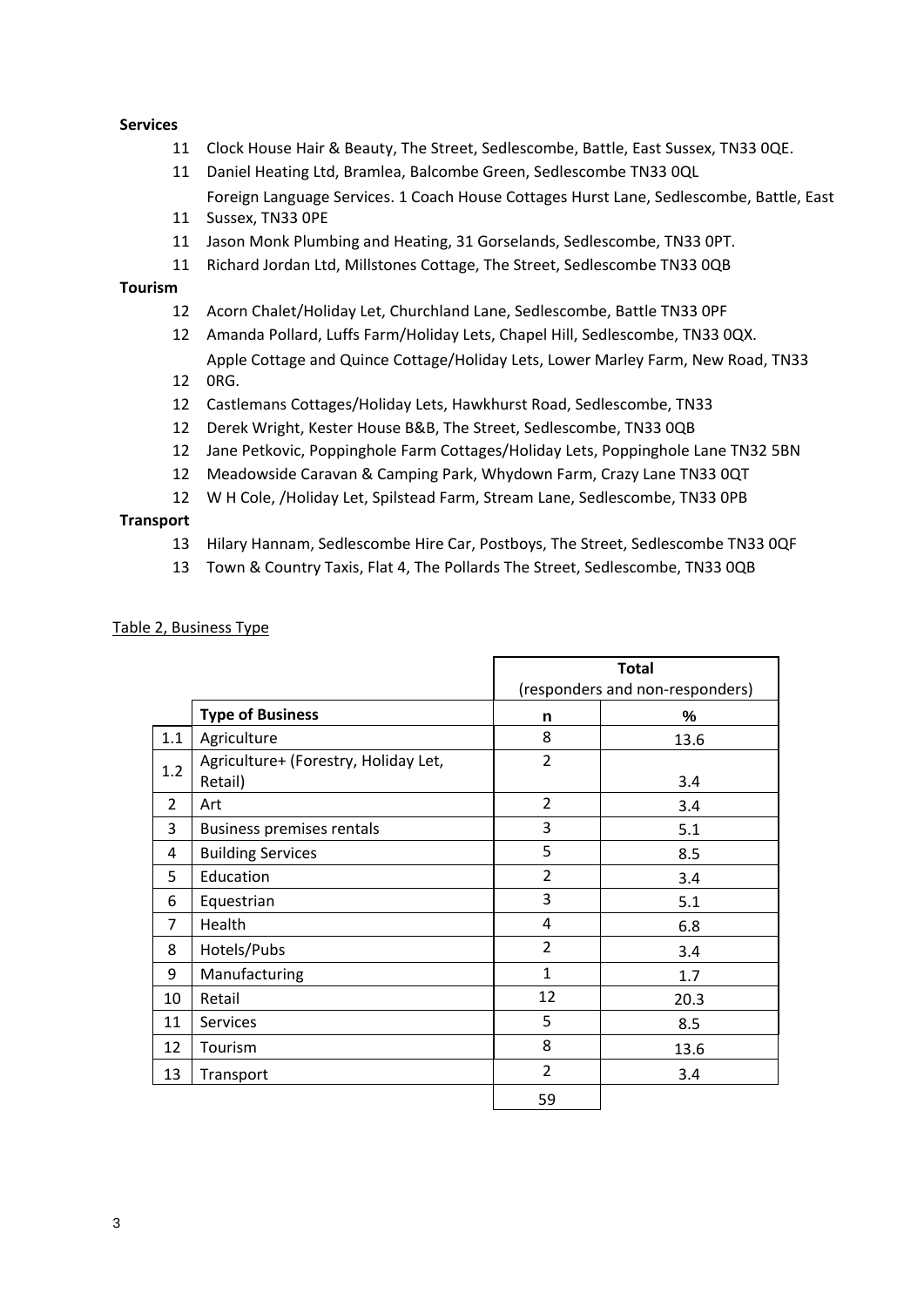The majority of businesses in the parish (55.8 %) are involved in retail (20.3%), agriculture (17%) and tourism (13.6%).

## Business Locations

39% (n=23) of businesses are located within the Sedlescombe village development boundary (hereinafter referred to as the 'village boundary') and 61% (n=36) outside the boundary.

## Questionnaire

The survey comprised 15 questions to gather information on the types of businesses operating from the parish, the number of people employed, whether employers preferred to employ Sedlescombe residents rather than people living outside the parish, their views about the type of housing suitable for employees, plans for business expansion and perceived local barriers to the success of the business.

## **Survey Data**

The data was checked and cleaned, discrepancies resolved, and the results summarised (descriptive statistics).

### Respondents

- 39 businesses returned a completed survey (66.1 % response rate).
- These businesses employ a total of 301.5 employees.
- 16 (41.0 %) businesses are located inside the village boundary and 23 (59.0 %) outside.

## Non Respondents

- 20 businesses did not return the questionnaire.
- The number of employees has been estimated as a minimum of 1 per business (the owner) in order to give a more representative figure of the total number of people employed by businesses located in the parish: 321.5 employees.
- 7 (35.0 %) businesses are located inside the village boundary and 13 (65.0 %) outside.

## **Survey Results**

## **Q.1 What is the nature of your organisation?**

The types of businesses are described in Table 3.

## Table 3, Business Type

|     |                                                 | <b>Total</b><br>(responders) |      |
|-----|-------------------------------------------------|------------------------------|------|
|     | <b>Type of Organisation</b>                     | n                            | %    |
| 1.1 | Agriculture                                     |                              | 10.3 |
| 1.2 | Agriculture+ (Forestry, Holiday Let,<br>Retail) |                              | 5.1  |
|     | Art                                             |                              |      |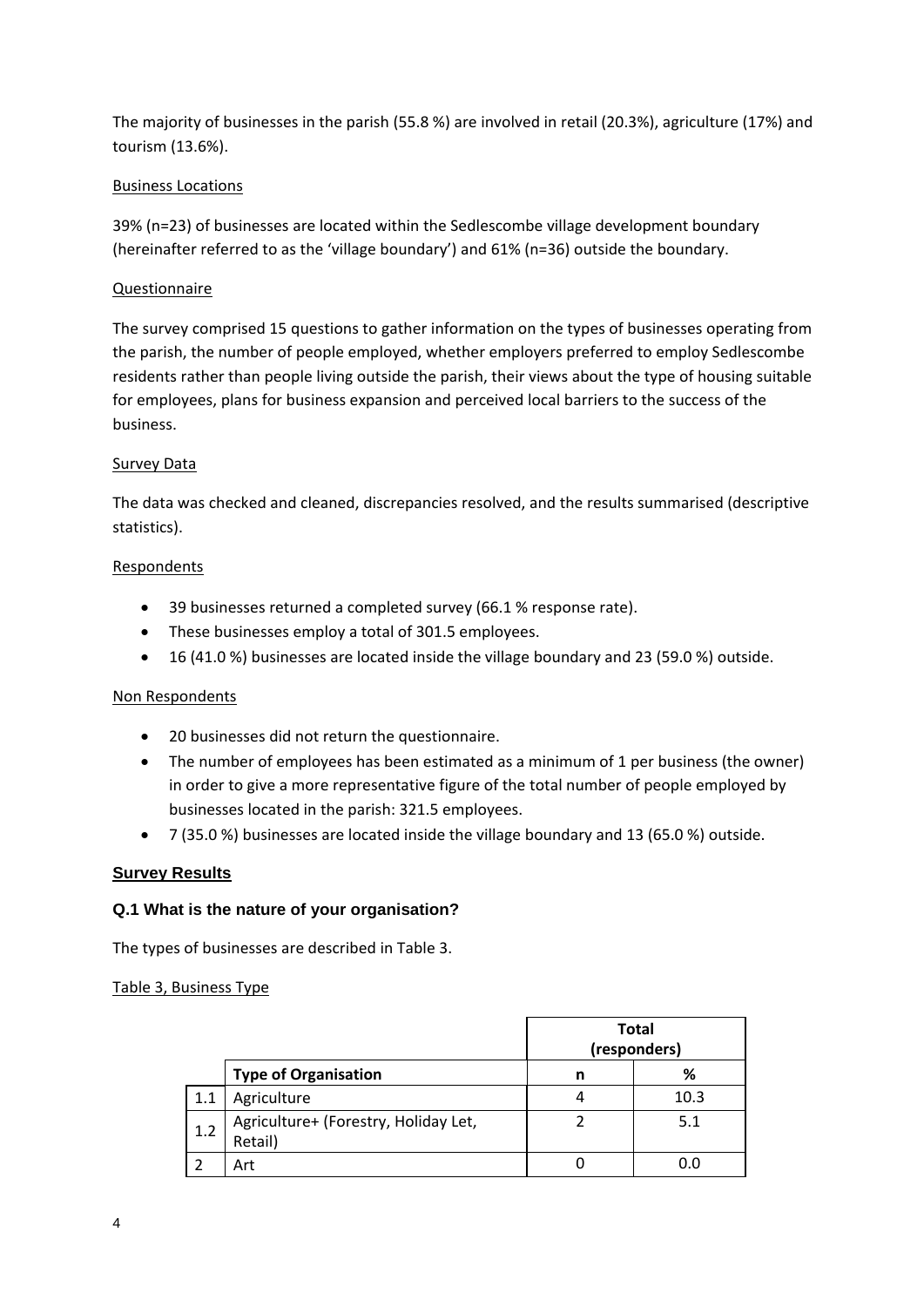| 3  | Business premises rentals | 3              | 7.7  |
|----|---------------------------|----------------|------|
| 4  | <b>Building Services</b>  | 3              | 7.7  |
| 5  | Education                 | $\overline{2}$ | 5.1  |
| 6  | Equestrian                | $\overline{2}$ | 5.1  |
| 7  | Health                    | 3              | 7.7  |
| 8  | Hotels/Pubs               | $\overline{2}$ | 5.1  |
| 9  | Manufacturing             | 1              | 2.6  |
| 10 | Retail                    | 10             | 25.6 |
| 11 | <b>Services</b>           | $\overline{2}$ | 5.1  |
| 12 | Tourism                   | 4              | 10.3 |
| 13 | Transport                 | 1              | 2.6  |
|    |                           | 39             |      |

The businesses that completed and returned the survey were broadly representative of the majority of types of business in the parish, with a similar proportion of retail (25.6%), agriculture (15.4%) and tourism (10.3%).

### **Q.2 How long has your organisation been established in Sedlescombe?**

| Years     | Organisation (n) | %    |
|-----------|------------------|------|
| $\leq 1$  | 1                | 2.6  |
| $1 - 5$   | 7                | 17.9 |
| $6 - 10$  | 10               | 25.6 |
| $11 - 15$ | 4                | 10.3 |
| 16-20     | 3                | 7.7  |
| >20       | 14               | 35.9 |
|           | 39               |      |

20.5% of businesses have been established for less than 5 years and 35.9% for more than 20 years.

#### **Q.3 How many people are employed in the organisation, including you?**

Employers and employees

| <b>Size of Business</b> | <b>Employers</b> | <b>Employees</b> |
|-------------------------|------------------|------------------|
| Number (n) of employees | n(%)             | n (%)            |
| per business            |                  |                  |
| $1 - 5$                 | 23 (56.4 %)      | 46 (15.3%)       |
| $6 - 10$                | 9(23.1%)         | 70.5 (23.4%)     |
| 11-15                   | 2(5.1%)          | 27 (9.0%)        |
| 16-20                   | 2(5.1%)          | 33 (10.9%)       |
| $20+$                   | 4 (10.3%)        | 125 (41.5%)      |
|                         | 39               | 301.5            |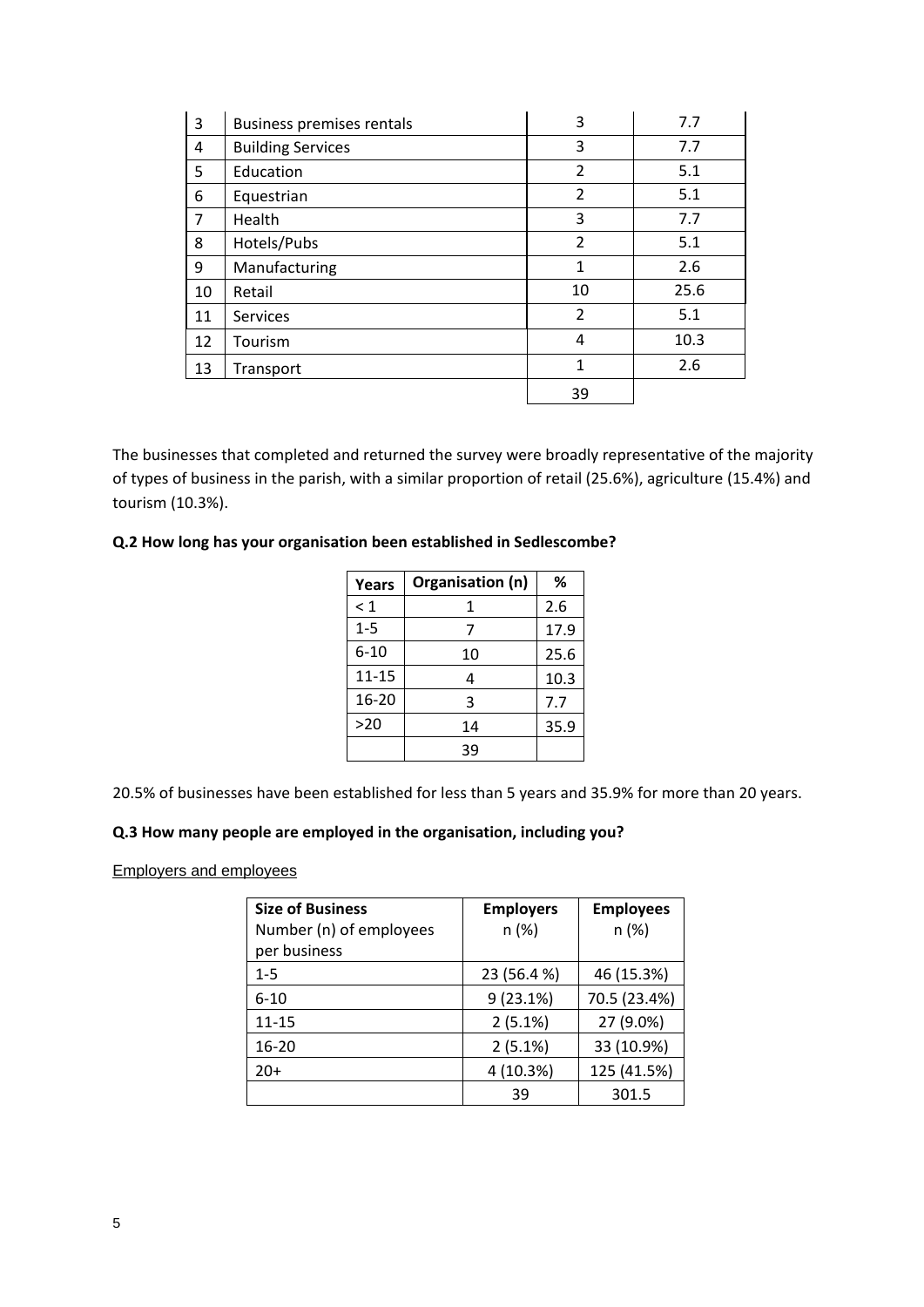Most businesses (56.4%) employ between 1-5 people. The majority of employees (41.5%) are employed by businesses employing 20 people or more, and 3 businesses employ 101 people (about  $1/3^{rd}$  each).

### Inside Village Boundary

| <b>Size of Business</b> | <b>Employers</b> | <b>Employees</b> |
|-------------------------|------------------|------------------|
| Number (n) of employees | n(%)             | n(%)             |
| per business            |                  |                  |
| $1 - 5$                 | 8 (50.0%)        | 16 (10.8%)       |
| $6 - 10$                | 3 (18.8%)        | 29 (19.6%)       |
| 11-15                   | 2(12.5%)         | 27 (18.2%)       |
| $16 - 20$               | 1(6.3%)          | 17 (11.5%)       |
| $20+$                   | 2(12.5%)         | 59 (39.9%)       |
|                         | 16               | 148              |

## Outside Village Boundary

| <b>Size of Business</b> | <b>Employers</b> | <b>Employees</b> |
|-------------------------|------------------|------------------|
| Number (n) of employees | n(%)             | n(%)             |
| per business            |                  |                  |
| $1 - 5$                 | 14 (60.9%)       | 30 (19.5%)       |
| $6 - 10$                | 6(26.1%)         | 41.5 (27.0%)     |
| 11-15                   | $0(0.0\%)$       | $0(0.0\%)$       |
| 16-20                   | 1(4.3%)          | 16 (10.4%)       |
| $20+$                   | 2(8.7%)          | 66 (43.0%)       |
|                         | 23               | 153.5            |

About the same number of people are employed outside the village boundary (153.5, 50.9%) compared to those inside the boundary (148, 49.1%).

# **Q.4 How many of your employees, including yourself, live in Sedlescombe Village, Sedlescombe Parish, outside the parish?**

| <b>Area of Residence</b> | <b>Employees</b> | ℅    |
|--------------------------|------------------|------|
| Sedlescombe Village      | 69               | 22.9 |
| Sedlescombe Parish       | 31               | 15.4 |
| Elsewhere                | 201.5            | 66.8 |
|                          | 301.5            |      |

• *JVH: Interesting the number employed that come from outside Parish vs. our slightly higher unemployment. The problem is not jobs it's skills.*

## **Q.5 How do you/your employees who live in the village travel to work**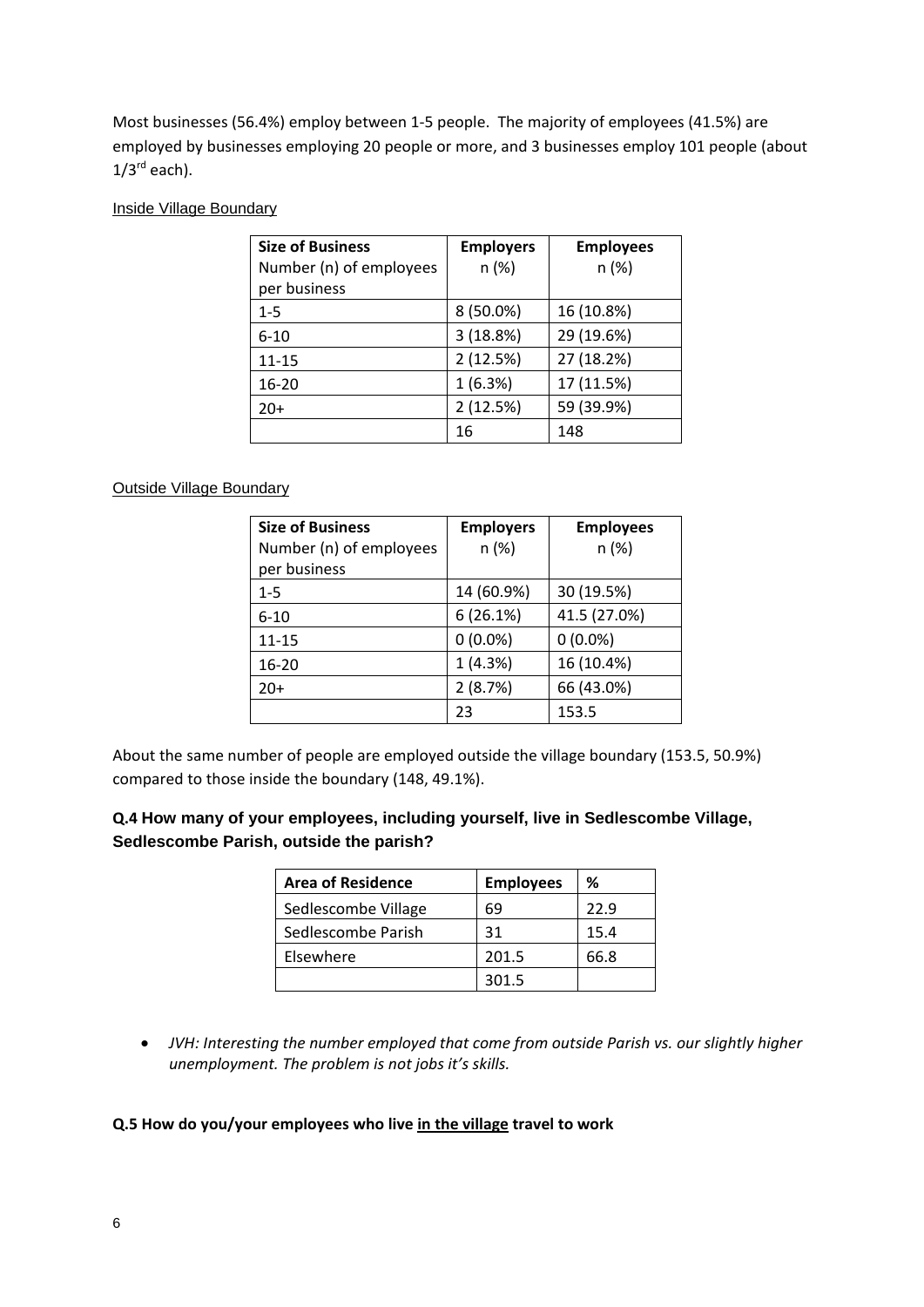|                  | Yes | ℅    |
|------------------|-----|------|
| On foot          | 17  | 44.7 |
| <b>Bicycle</b>   | 2   | 5.3  |
| Motor vehicle    | 12  | 31.6 |
| Live on premises | 3   | 7.9  |

24 respondents said they or their employees living in the village either walked to work, travelled by motor vehicle (public bus, community bus, motorbike, car), cycled or lived on the premises.

#### **Q.6 How do you/your employees who live outside the village travel to work?**

28 respondents said they or their employees living outside the village walked to work, cycled or travelled by motor vehicle.

|                | Yes | ℅    |
|----------------|-----|------|
| On foot        | 10  | 26.3 |
| <b>Bicycle</b> |     | 2.6  |
| Motor vehicle  | 25  | 65.8 |

#### **Q.7 Do you prefer to employ people from Sedlescombe?**

|                     |    | ℅    |
|---------------------|----|------|
| Yes                 | 18 | 46.2 |
| No                  | 10 | 25.6 |
| <b>Not answered</b> | 11 | 28.2 |

The majority of employers (46.2 %) said they would prefer to employ people from Sedlescombe. Some of the advantages listed included greater reliability and flexibility about working hours, and a general desire to provide employment for the local community. *'Preferable as supports local community, improved attendance in bad weather, lower carbon footprint, but have not been able to fill post with hours required locally.'* A key factor determining who they employed simply reflected the skill match. *'We employ staff who have qualifications needed regardless of where they reside.'*

#### **Q.8 the last time you employed someone, were you able to fill the position with someone from Sedlescombe?**

|                     |    | %    |
|---------------------|----|------|
| Yes                 | 14 | 35.9 |
| No                  | 18 | 46.2 |
| <b>Not answered</b> |    | 17.9 |

Most employers (46.2 %) had not been able to fill their most recent vacancy with someone from the parish. Significant themes were that no one had applied or that those who had weren't suitably skilled.

#### **Q.9 Do you expect to expand your organisation?**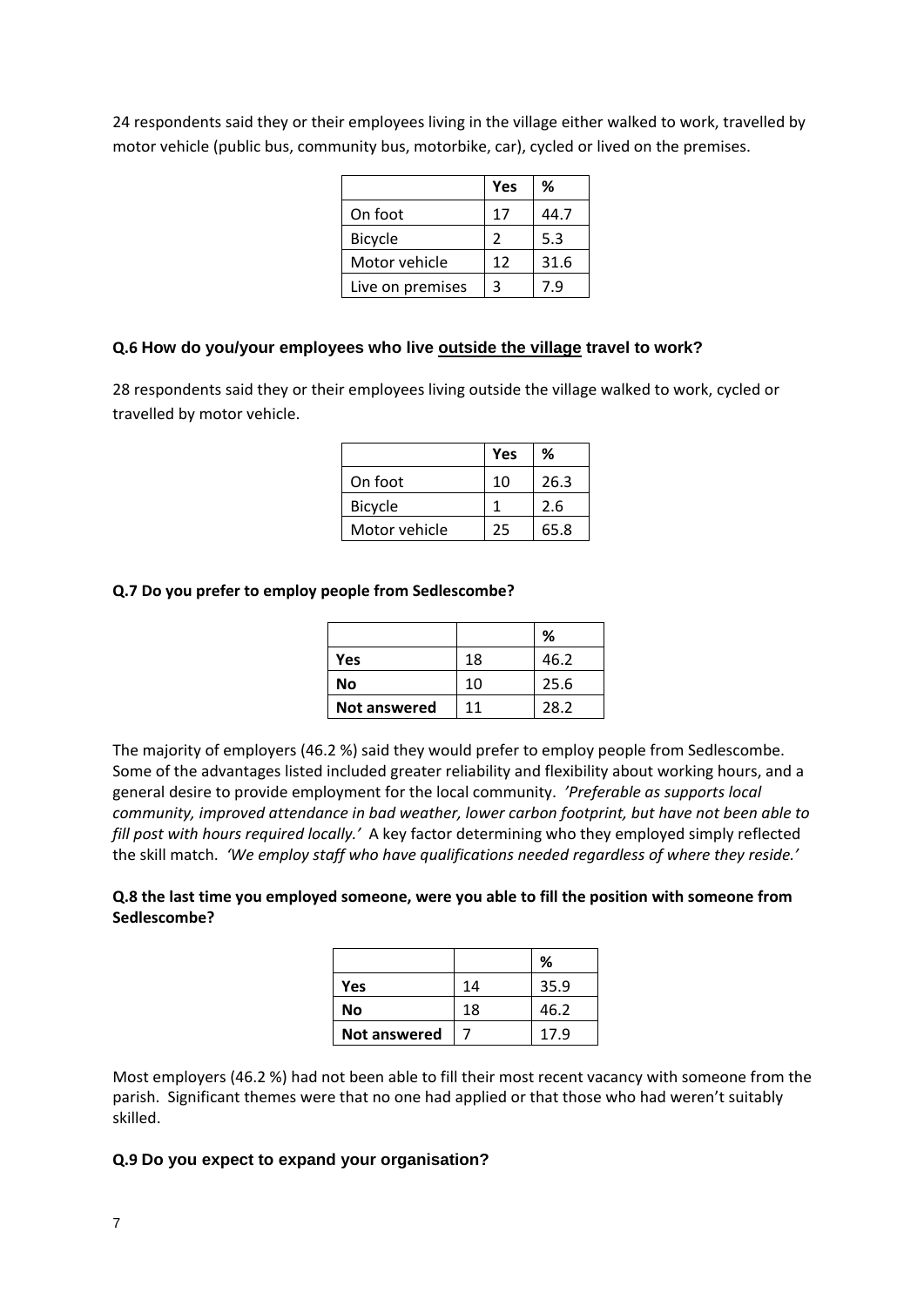- a. If yes, will you need larger premises?
- b. If yes, do you expect to find suitable premises in or around Sedlescombe?

|              |    | %    |
|--------------|----|------|
| Yes          | 16 | 41.0 |
| No           | 13 | 33.3 |
| Not answered | 10 | 25.6 |

41.0 % of employers said they intended to expand their business. 50.0 % of these said they would need larger premises and ¾ said they expected to find suitable premises in or around Sedlescombe.

### **Q.10 What do you see as the main issues affecting your organisation in Sedlescombe?**

Employers raised a variety of local issues that they feel negatively impact on their business, including lack of support from residents who preferentially use services outside the parish and a reliance of passing trade (e.g. the village shop and garage), the speed of traffic through the centre of the village which creates noise particularly at night for businesses offering accommodation (e.g. B+B and hotel), along with congestion and parking problems, the lack of public transport hindering staff and visitors, and the slow internet broadband speed.

### **Q.11 What sort of housing do you think employees in Sedlescombe will need in the future?**

Asked to rank the following categories, from 1 (most important) to 5 (least important):

- 
- b. Socially rented homes\*
	- (\*owned and run by Housing Associations)
- c. Part owned Housing Association homes (occupiers own between 25%-75% then pay a lower rent)
- a. Privately owned homes and the determined of the determined of Houses with work space attached, so employees can work from home

 $\sqrt{2116}$ 

┑

- e. Lower cost starter homes
- f. Other *(please write in)*

|               | Q.11.a<br>Priv<br>Own (n) | Q.11.b<br>Soc<br>Rent (n) | Q.11.c<br>Part<br>Own (n) | Q.11.d<br><b>Work</b><br>space (n) | Q.11.e<br>Low<br>Cost (n) |
|---------------|---------------------------|---------------------------|---------------------------|------------------------------------|---------------------------|
| Rank 1        | 14                        | 5                         | 5                         | 5                                  | 17                        |
| 2             | 3                         | 1                         | 4                         | 3                                  | 9                         |
| 3             | 3                         | 4                         | 8                         | 4                                  | $\overline{1}$            |
| 4             | 3                         | 8                         | 4                         | 4                                  | $\mathbf 1$               |
| 5             | 4                         | 6                         | 1                         | 8                                  | 0                         |
|               |                           |                           |                           |                                    |                           |
| <b>Scores</b> |                           |                           |                           |                                    |                           |
| 5             | 70                        | 25                        | 25                        | 25                                 | 85                        |
| 4             | 12                        | 4                         | 16                        | 12                                 | 36                        |
| 3             | 9                         | 12                        | 24                        | 12                                 | 3                         |
| $\mathbf{2}$  | 6                         | 16                        | 8                         | 8                                  | $\overline{2}$            |
| 1             | 4                         | 6                         | $\mathbf{1}$              | 8                                  | 0                         |
|               | 101                       | 63                        | 74                        | 65                                 | 126                       |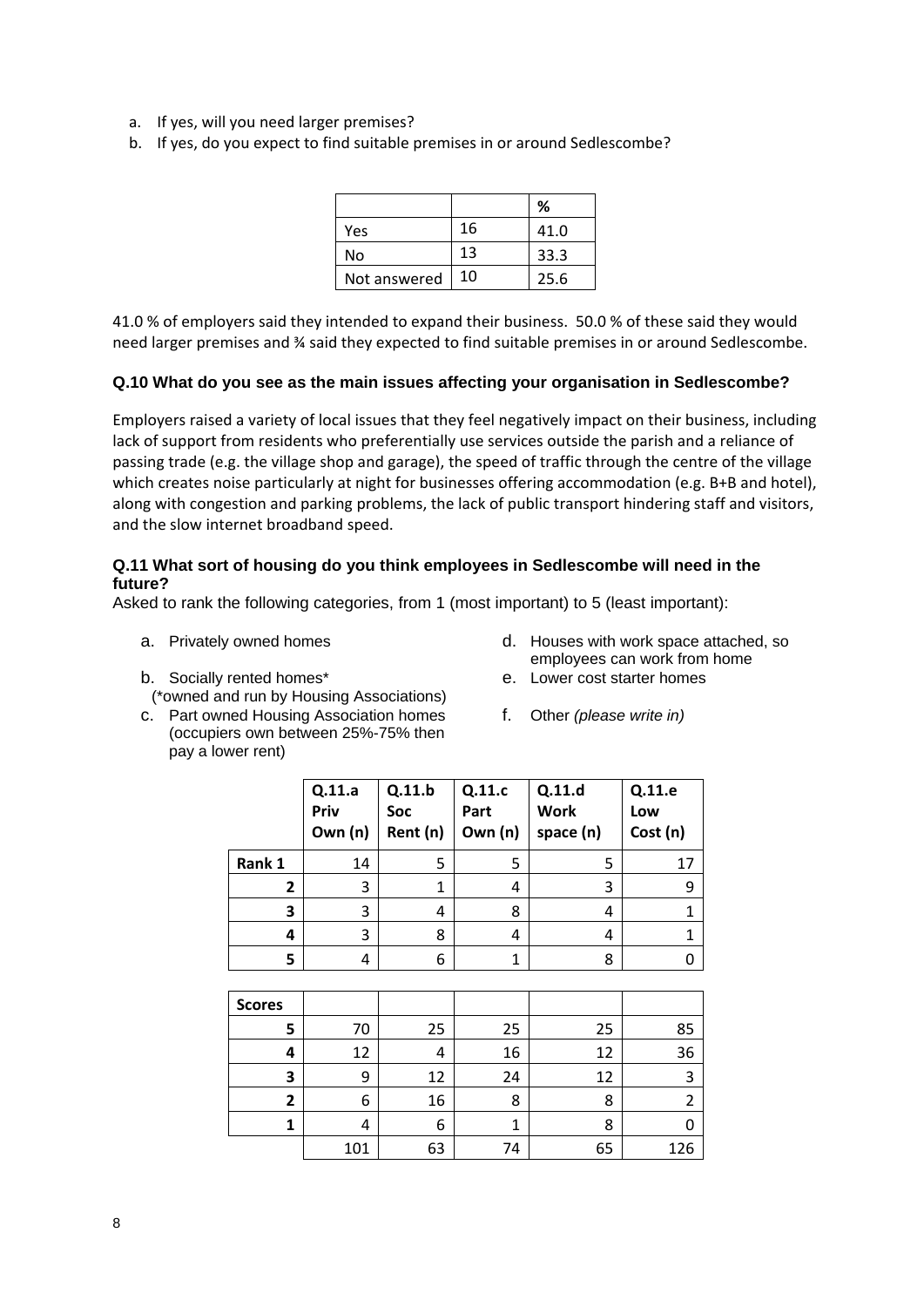Low cost starter homes were ranked 1<sup>st</sup> priority by the business community, followed by privately owned homes. Socially rented housing, shared ownership and housing with workspace attached were all ranked as  $1<sup>st</sup>$  priority with equal frequency.

However, inspection of the scored data reveals that while low cost start homes and privately owned homes score remain in first and second place, shared ownership now falls in third place, followed by housing with workspace attached and lastly socially rented housing.

#### **Q.12 What are Sedlescombe's main problems in your view?**

Asked to pick the top 3 from the following issues:

- a. Traffic in Brede Lane/The Street f. Parking in Brede Lane<br>b. Speed of cars through the village g. Parking on The Street
- b. Speed of cars through the village  $\begin{array}{ccc} g. & \text{Parking on The Street} \\ \text{c.} & \text{Anti-social behaviour} \end{array}$
- c. Anti-social behaviour
- 
- e. Lack of street lighting
- 
- 
- 
- d. Lack of pavements i. Other *(please write in)*

The top 3 issues identified as being the main problems in Sedlescombe were: (1) traffic in Brede Lane/The Street, (2) Speed of cars through the village and (3) Parking outside the village shop.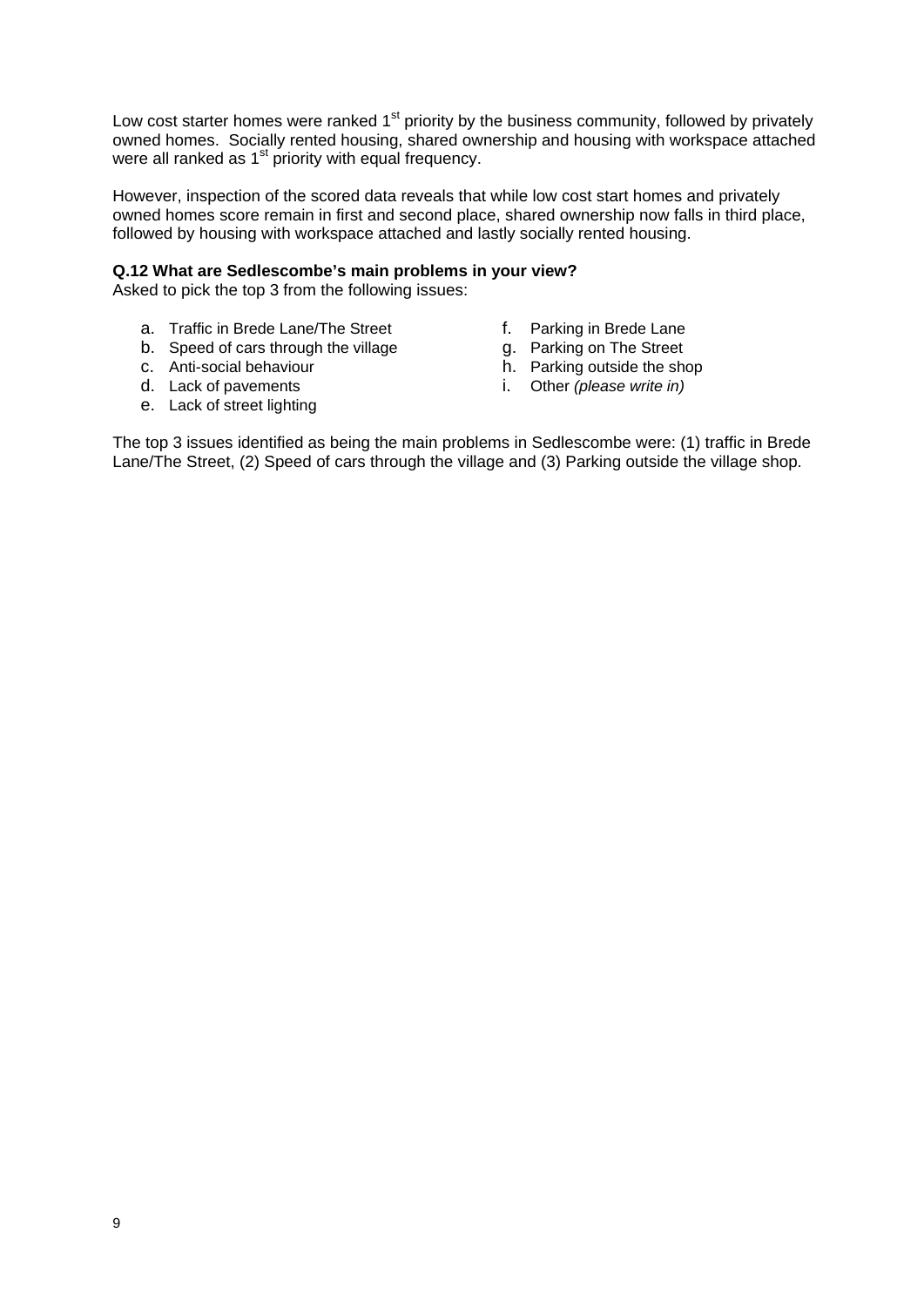|       | Q.12.a<br><b>Traffic</b><br>(n) | Q.12.b<br><b>Speed</b><br>(n) | Q.12.c<br>Anti<br>Soc (n) | Q.12.d<br><b>Pavements</b><br>(n) | Q.12.e<br><b>Lighting</b><br>(n) | Q.12.f<br><b>Brede</b><br>Park<br>(n) | Q.12.g<br><b>Street</b><br>Park<br>(n) | Q.12.h<br><b>Shop Park</b><br>(n) |
|-------|---------------------------------|-------------------------------|---------------------------|-----------------------------------|----------------------------------|---------------------------------------|----------------------------------------|-----------------------------------|
| Count | 22                              | 19                            |                           | 3                                 | 4                                | 12                                    | 13                                     | 17                                |
| %     | 57.9                            | 50.0                          | 13.2                      | 7.9                               | 42.1                             | 31.6                                  | 34.2                                   | 44.7                              |

### **Q.13 Would you prefer to see new housing development on Greenfield sites or Brownfield sites?**

The vast majority of respondents (81.6%) favoured housing development on brownfield sites. *Opposed to development on greenfield sites 'unless no alternative'.*

|                   | <b>Yes</b> |      | No |      | No response |      |
|-------------------|------------|------|----|------|-------------|------|
| <b>Site</b>       | n          | %    | n  | %    |             | %    |
| Greenfield        | h          | 15.8 |    | 57.9 | 10          | 26.3 |
| <b>Brownfield</b> |            | 81.6 |    | 5.3  |             | 13.2 |

## **Q.14 What are the main things which inhibit your organisation currently in Sedlescombe?**

|                                                                                                                                    | n (%)      |
|------------------------------------------------------------------------------------------------------------------------------------|------------|
| No issues                                                                                                                          | 8 (20.5%)  |
|                                                                                                                                    |            |
| <b>Issues</b>                                                                                                                      | 17 (44.7%) |
| Traffic (parking, speed)                                                                                                           | 5(12.8%)   |
| Environmental health and planning constraints                                                                                      | 3(7.7%)    |
| Lack of local support for business                                                                                                 | 2(5.1%)    |
| Inadequate infrastructure support (e.g. clearing<br>snow off roads, reliability of services, public<br>transport)                  | 2(5.1%)    |
| Recruitment                                                                                                                        | 1(2.6%)    |
| Other/Various (e.g. lack of farmland to<br>buy/rent, more parking bays, recruitment, lack<br>of profitability to develop business) | 5(12.8%)   |

44.7% of respondents reported a variety of issues that inhibited their business, the most frequently mentioned were traffic-related issues (12.8%) *'The village is lovely but spoilt by so much traffic'*. 20.5% said they experienced no local constraints.

2 businesses said they were unable to maximise profitability due to complaints from residents about associated noise.

Some businesses highlighted the lack of support from local people and recruitment difficulties.

## **Q.15 Are there any other comments you would like to make?**

There were few general comments.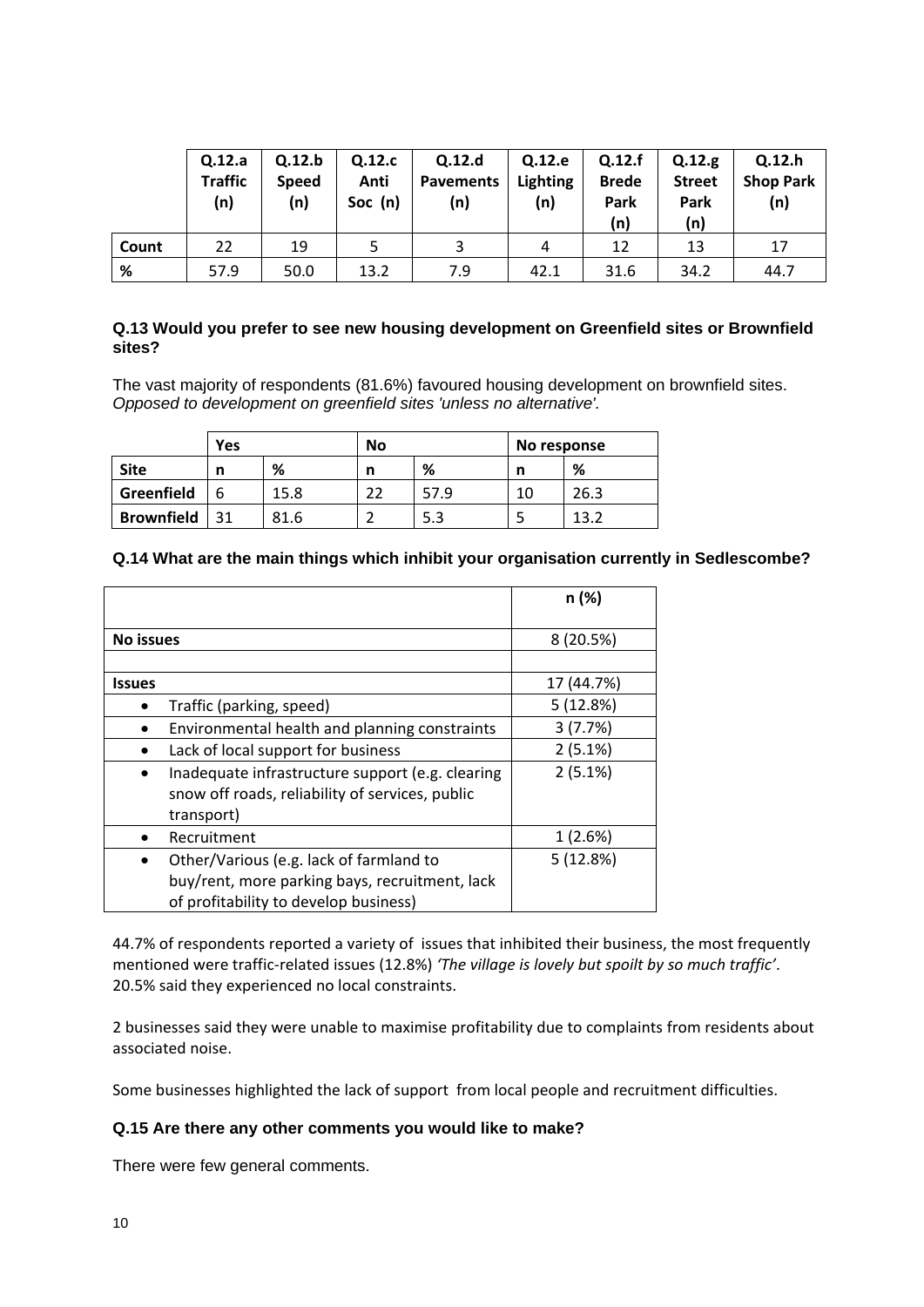Some businesses recognised the need for development, as long as it takes place in a manner that brings benefit to Sedlescombe.

- '*Future development is obviously important for the growth of the village & local business people. As long as the approach to housing etc. is sensitive and balanced ensuring everyone connected with the village is always considered then it is the way to proceed.*
- 'We understand the need for additional development within the Parish but believe that this can be done in a sensitive way that adds to the distinctiveness of the Village rather than detracting from it.'

Another business reflected that

• *'Increased housing does not bring skilled workers for agricultural business'*.

Some felt it would be helpful to restrict long stay parking in the village to the village car park, and to reserve the area around The Green to short stay parking to facilitate use of the village shop.

# **2.5 Other Stakeholders' Methodology**

## **Police**

The local police constabulary were sent a brief survey questionnaire, asking what from their point of view were the main problems in Sedlescombe today, what attempts had been made to solve them and whether they were on-going, and what would make the problems solvable or help relieve the problem(s)?

• *Parking around the school and speed are the main problems in the village. Speedwatch has been set up in the village and volunteers have now been trained. Additional patrols at school time and some extra signage will be used. Any additional traffic flow in Brede Lane will increase this problem. Antisocial behaviour is at a very low level.*

They were also asked whether there were any parts of the village that experience worse problems in terms of crime, antisocial behaviour, parking and traffic.

• *The Street is the main issue for speed although reports have been received from residents in Brede Lane of excess speed. The parking issues are mainly around the school and are specific to drop off and pick up times. Antisocial behaviour is generally centred on East View Terrace.*

And whether there were any areas/roads or roads which lead onto other roads would the police suggest avoiding for any new development, or if there were any specific roads or section of roads or feeder roads that should be avoided where new development would exacerbate any current situation?

• *An increase in traffic using the Brede Lane would cause additional issues at school pickup and drop off times.*

The constabulary did not respond to two questions that were not specifically policing matters asking whether from their experience it would be better to have smaller (6) or larger housing developments (up to 50) in Sedlescombe, nor did they respond to a question asking whether they would prefer to see new development attached to the existing village boundary on greenfield sites or on brownfield sites which are close to but not attached to the village boundary.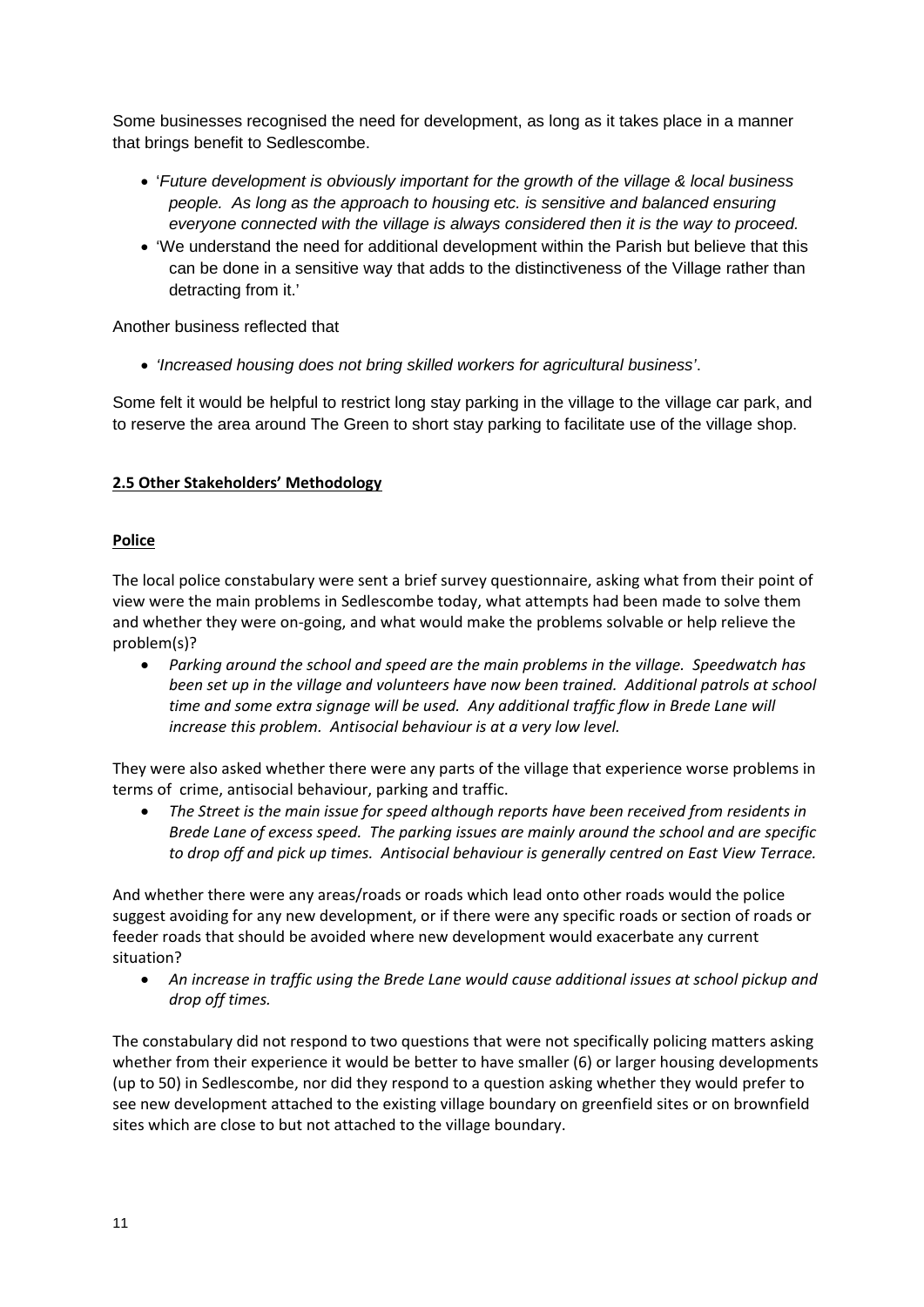## **Estate Agents**

Two estate agents were approached who covered Sedlescombe Parish, one covering both sales and rentals and the other specialising in rental properties. Views about future housing development in the Parish were explored with a semi-structured telephone interview. Topics included aspects about the Parish that were attractive to potential renters/buyers, perceived market demand for property, interest in and the impact of new housing development (size of property and density of housing).

### 1: Sales and Rentals

The estate agent covering sales and rentals said that Sedlescombe was one of the most popular local areas to live in. It had a good reputation and as a larger village was seen as '*a bit more vibrant*' than many. The most important factor influencing market demand was the attractive village environment and the sense of community. For families, the good recreational community facilities (e.g. the sports field) were important. The proximity of good road (A21) and rail connections from nearby Battle were attractive to both commuters and the retired, offering easy accessibility to London and other parts of the UK to visit family and for holidays.

A good mix of different types of housing would all generate interest, from low cost starter homes to larger properties. There was interest from buyers in London and Surrey, some of whom were planning to commute to work and others on retiring. These buyers found higher levels of housing density more acceptable than local buyers, reflecting their experience of greater housing density in the crowded Surrey belt and London areas. As a general rule, the smaller and more select the development, the higher the property price and conversely, the larger the development, the lower the price. There was also interest from investors looking for buy-to-let properties, for short term leases ranging from 6 months to 1 year.

From the estate agent's point of view, the key factors to bear in mind when developing new housing were: (1) the sort of people we're trying to attract to the village, (2) housing in/near the centre of the village for the retired or sheltered accommodation, and (3) properties on the outskirts of the village for families and homes priced at the high end of the market. It was important not to spoil the character of the village with large-scale development, where the limited infrastructure meant this level of housing was not sustainable. He cited the recent large development of sixty-six 2, 3, 4 and 5 bedroom houses by Taylor Wimpey in the village of Buxted, Uckfield (including 19 affordable homes) as an example of how new development can spoil a village environment.

#### 2: Rentals

The estate agent covering rentals said that there was interest in all types of property in Sedlescombe. The level of interest was constrained by the availability of properties for rent.

Sedlescombe was seen as a '*living village'* with residents working nearby, and families were drawn to its' many assets including the village hall and playing fields, the primary school with a good reputation, village shop and local pub, and the frequent commuter rail service from Battle to London.